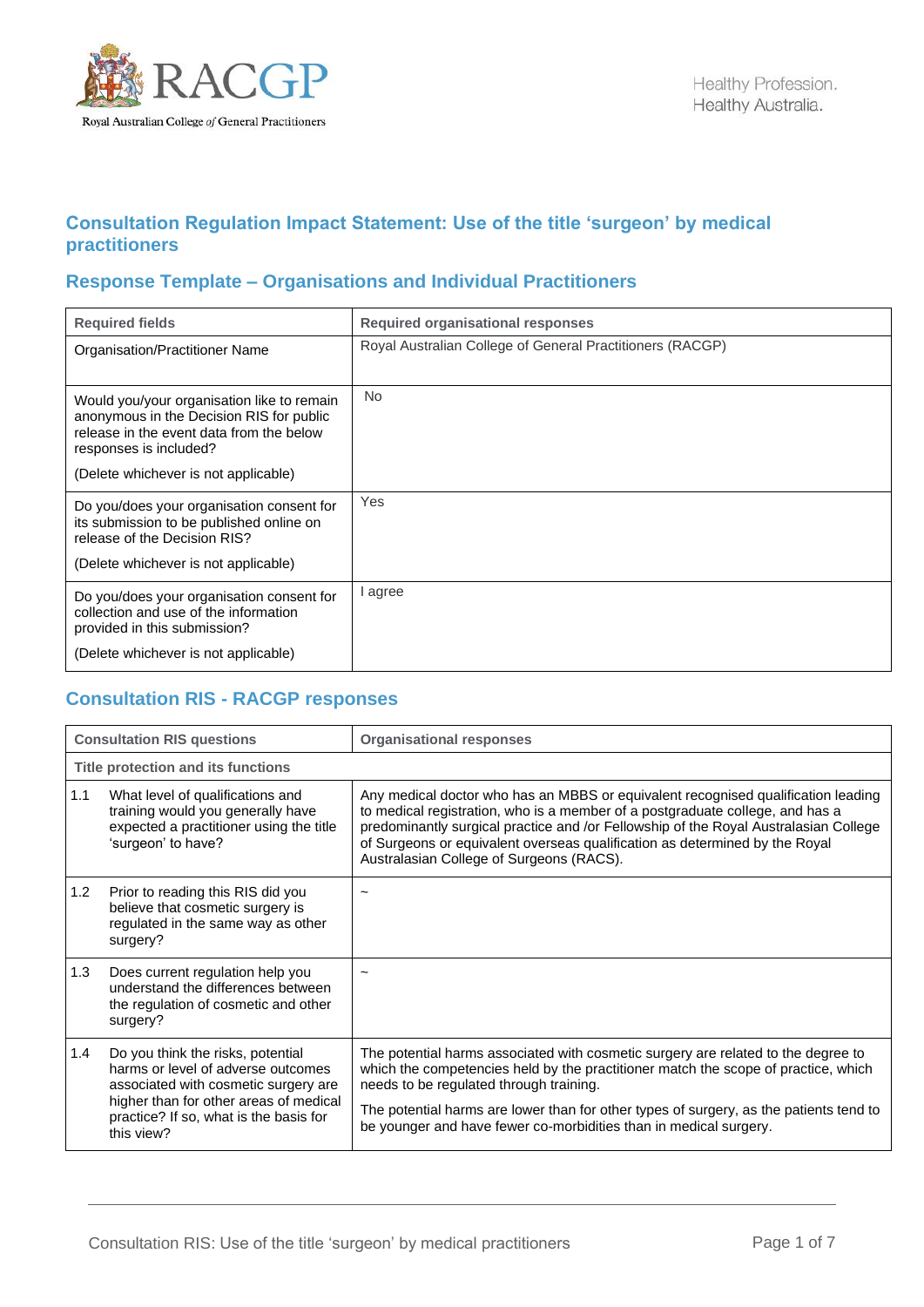

| <b>Consultation RIS questions</b>                                                     |                                                                                                                                                                                                                                                                                      | <b>Organisational responses</b>                                                                                                                                                                                                                        |
|---------------------------------------------------------------------------------------|--------------------------------------------------------------------------------------------------------------------------------------------------------------------------------------------------------------------------------------------------------------------------------------|--------------------------------------------------------------------------------------------------------------------------------------------------------------------------------------------------------------------------------------------------------|
|                                                                                       |                                                                                                                                                                                                                                                                                      | Cosmetic surgery procedures are substantially easier to perform than medical<br>surgeries technically (excess skin excision, silicone implants etc) all taking place<br>outside of body cavities.                                                      |
|                                                                                       |                                                                                                                                                                                                                                                                                      | The harms are no greater than other areas of medical practice if the healthcare<br>practitioner has appropriate training within their speciality's scope of practice.                                                                                  |
|                                                                                       | Cosmetic surgery is not a recognised specialty under the National Law                                                                                                                                                                                                                |                                                                                                                                                                                                                                                        |
| 2.1                                                                                   | Prior to reading this RIS were you<br>aware of the different training<br>regimen for specialist surgeons as<br>opposed to 'cosmetic surgeons'?                                                                                                                                       | Yes.                                                                                                                                                                                                                                                   |
| 2.2                                                                                   | If you were unaware of this difference<br>and have engaged a cosmetic<br>surgical practitioner, would this<br>knowledge have influenced your<br>choice of practitioner? If you have not<br>engaged a cosmetic surgical<br>practitioner, would this knowledge<br>impact your choice?  | Not applicable.                                                                                                                                                                                                                                        |
| Other elements in the regulatory framework for the performance of surgical procedures |                                                                                                                                                                                                                                                                                      |                                                                                                                                                                                                                                                        |
| 3.1                                                                                   | Are current guidelines, laws and<br>regulations effectively deterring<br>patient harm that may arise from<br>practitioners performing cosmetic<br>surgical procedures outside their<br>level of competency?                                                                          | While there are anecdotal cases, as cosmetical surgical procedures are not<br>regulated it is difficult to gauge the effectiveness of the current guidelines, laws and<br>regulations.                                                                 |
| 3.2                                                                                   | Prior to reading this RIS were you<br>aware of Ahpra's register of<br>practitioners, and if so, have you<br>found its information useful to help<br>you make informed decisions about<br>choosing a proceduralist? What<br>additional information do you think it<br>should include? | The RACGP is aware of Ahpra's register of practitioners, however its utility in this<br>context is limited as 'surgeon' is not a protected title and it is not clear what exactly<br>is to be expected from the proceduralist.                         |
|                                                                                       | Public harm and risks that arise from the current regulatory regime                                                                                                                                                                                                                  |                                                                                                                                                                                                                                                        |
| 4.1                                                                                   | Have you experienced difficulty<br>getting cosmetic surgical practitioners<br>to explain professional title, the risks<br>and rewards of surgery, and their<br>capacity to perform a given<br>procedure? Was this more difficult<br>than with other surgical practitioners?          | Not applicable.                                                                                                                                                                                                                                        |
| 4.2                                                                                   | Do you have any evidence of harms<br>or complications resulting from<br>procedures performed by<br>practitioners who do not have<br>advanced surgical training, or who<br>are practising outside their scope of                                                                      | The RACGP recognises that harms and complications can occur in any medical<br>field. Members of the RACGP are aware of anecdotal and isolated evidence of<br>adverse events from people practising beyond their scope, but it cannot be<br>quantified. |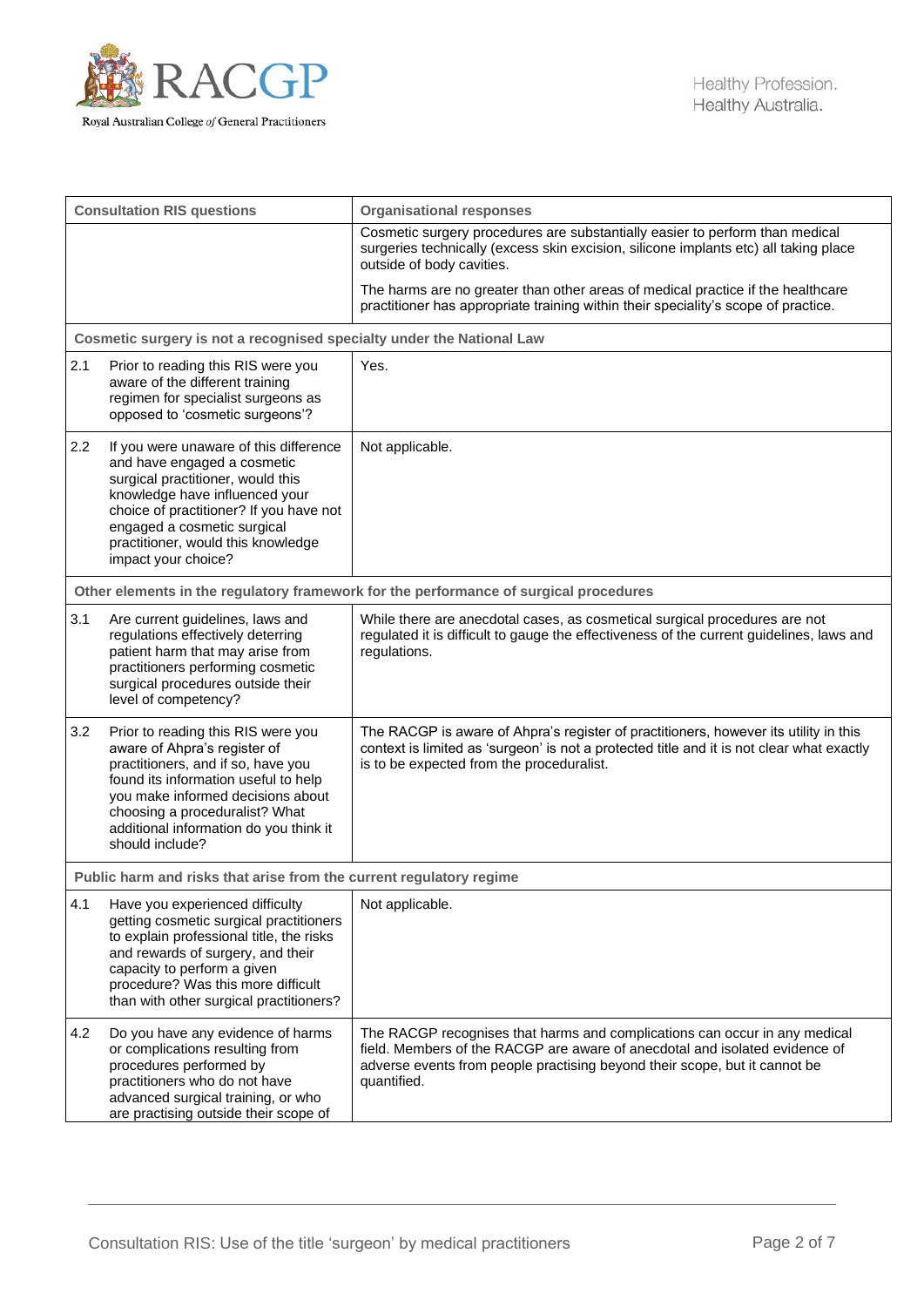

| <b>Consultation RIS questions</b> |                                                                                                                                                                                                                                                                                                                                                                  | <b>Organisational responses</b>                                                                                                                                                                                                                                                                                                                                                                                                                                                       |
|-----------------------------------|------------------------------------------------------------------------------------------------------------------------------------------------------------------------------------------------------------------------------------------------------------------------------------------------------------------------------------------------------------------|---------------------------------------------------------------------------------------------------------------------------------------------------------------------------------------------------------------------------------------------------------------------------------------------------------------------------------------------------------------------------------------------------------------------------------------------------------------------------------------|
|                                   | competence? Can these harms and<br>complications be quantified?                                                                                                                                                                                                                                                                                                  |                                                                                                                                                                                                                                                                                                                                                                                                                                                                                       |
| 4.3                               | Do you have any evidence of harms<br>arising from cosmetic surgeries that<br>are the result of unethical or<br>substandard practices or unethical<br>conduct?                                                                                                                                                                                                    | $\tilde{}$                                                                                                                                                                                                                                                                                                                                                                                                                                                                            |
| 4.4                               | Can you provide information about<br>the relationship between<br>corporatisation and cosmetic<br>surgery? If a relationship exists, is<br>this more common in cosmetic<br>surgery than in other surgical fields?                                                                                                                                                 | The administration of corporates is quite variable depending on the internal<br>governance of the individual corporate, with some better internally regulated than<br>others.                                                                                                                                                                                                                                                                                                         |
| 4.5                               | If corporatisation is more common in<br>cosmetic surgery, is this is having<br>any discernible effects on patient risk<br>and harm?                                                                                                                                                                                                                              | Corporate decisions are necessarily at a distance from the doctor-patient<br>relationship. Corporatisation may add to the risk of commercial decisions overriding<br>safe care.                                                                                                                                                                                                                                                                                                       |
| 4.6                               | Can you provide evidence to show<br>that financial incentives are attracting<br>medical practitioners to the field of<br>cosmetic surgery? If financial<br>incentives exist, is this leading to<br>greater risk and harm to patients?                                                                                                                            | $\tilde{}$                                                                                                                                                                                                                                                                                                                                                                                                                                                                            |
| 4.7                               | Please provide any evidence you<br>have about the volume of patients<br>accessing cosmetic surgical<br>procedures.                                                                                                                                                                                                                                               | $\tilde{}$                                                                                                                                                                                                                                                                                                                                                                                                                                                                            |
| 4.8                               | Can you provide evidence that<br>demonstrates any broader costs of<br>post-operative outcomes of cosmetic<br>surgeries on the health system and<br>the broader economy? This includes<br>any data that quantifies the cost to<br>the public health system of revision<br>surgeries for consumers who have<br>suffered poor outcomes from<br>cosmetic procedures. | $\tilde{\phantom{a}}$                                                                                                                                                                                                                                                                                                                                                                                                                                                                 |
| 4.9                               | Are you aware of adverse impacts to<br>cosmetic surgery patients due to<br>there being no requirements to<br>involve a GP in referrals? Does this<br>have material effects on the quality of<br>care being provided by cosmetic<br>surgical proceduralists? If so, how<br>this might reasonably be<br>demonstrated?                                              | The GP as a steward of the healthcare system, and coordinator of care, provides a<br>level of accountability on the part of the GP and a level of protection against a<br>patient entering unsafe or inappropriate care.<br>Direct access to surgical proceduralists by patients is hazardous as patients are<br>unlikely to have the knowledge of the surgical proceduralist to make an informed<br>decision and if it is a medical reason then, GPs can refer to a plastic surgeon. |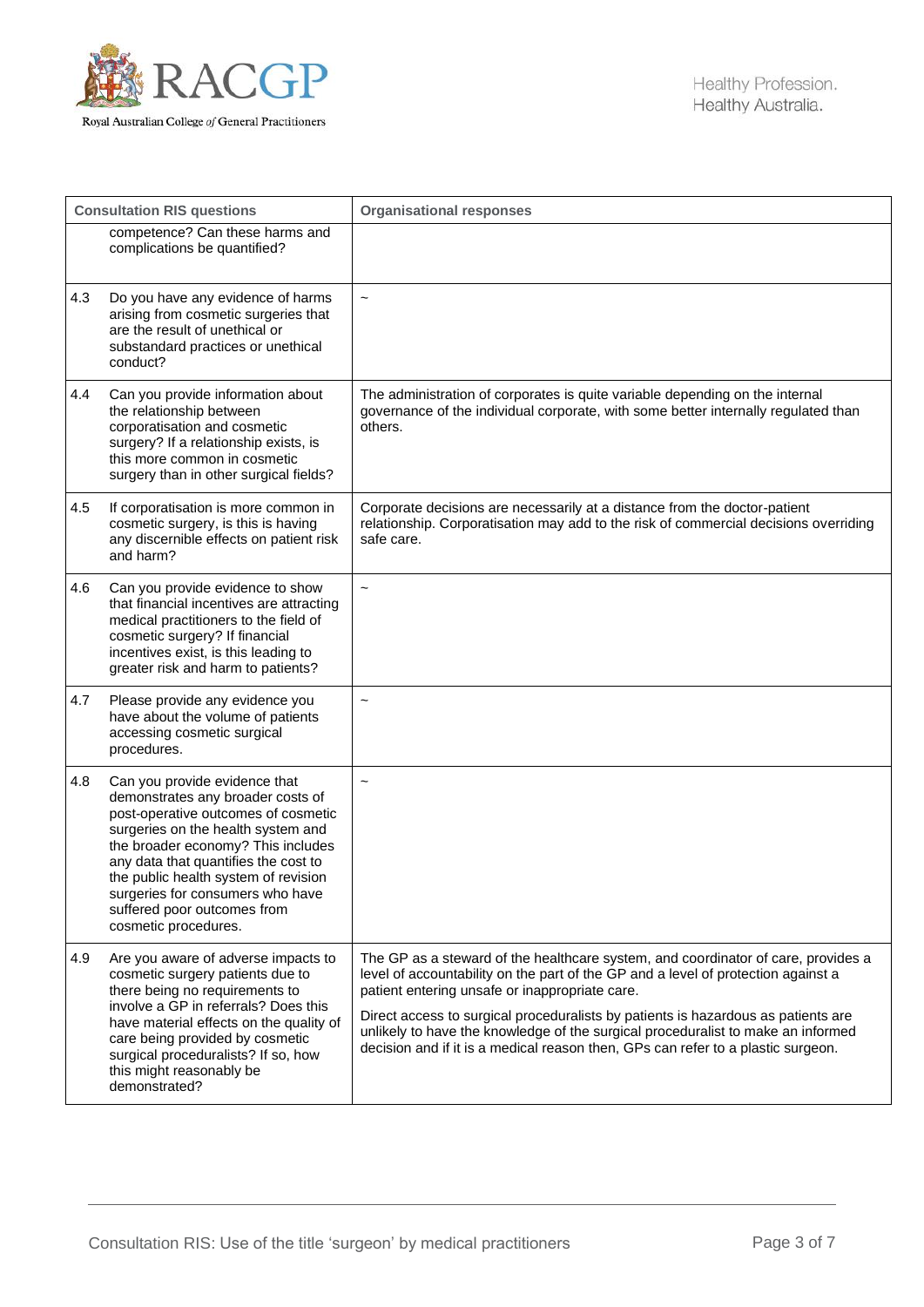

| <b>Consultation RIS questions</b> |                                                                                                                                                                                                                                                                                                        | <b>Organisational responses</b>                                                                                                                                                                    |
|-----------------------------------|--------------------------------------------------------------------------------------------------------------------------------------------------------------------------------------------------------------------------------------------------------------------------------------------------------|----------------------------------------------------------------------------------------------------------------------------------------------------------------------------------------------------|
|                                   | 4.10 Can you provide any evidence<br>demonstrating the effectiveness or<br>ineffectiveness of the National Law's<br>advertising provisions, particularly in<br>relation to the cosmetic surgery<br>industry?                                                                                           | $\tilde{}$                                                                                                                                                                                         |
|                                   | 4.11 Can you provide any information<br>about whether Ahpra's public register<br>of practitioners helps to address any<br>identified cosmetic surgery regulatory<br>issues?                                                                                                                            | $\tilde{}$                                                                                                                                                                                         |
|                                   | Available data: quantitative and qualitative                                                                                                                                                                                                                                                           |                                                                                                                                                                                                    |
| 5.1                               | Are the issues relating to title<br>restriction accurately outlined in this<br>RIS?                                                                                                                                                                                                                    | The RIS muddles titles with competency, which are different things.                                                                                                                                |
| 5.2                               | How do you currently satisfy yourself<br>that your practitioner is qualified to<br>perform their desired surgery,<br>cosmetic or otherwise? How did you<br>satisfy yourself that a practitioner was<br>qualified prior to reading this RIS?                                                            | As a GP, it is possible to check practitioner qualifications and experience; and talk to<br>other referees.                                                                                        |
| 5.3                               | Does this RIS accurately describe<br>surgical procedures (cosmetic or<br>otherwise) performed by<br>practitioners, the types of specialists<br>and other registered practitioners that<br>perform them and the accepted<br>parameters of practice for these<br>practitioners?                          | $\ddot{\phantom{1}}$                                                                                                                                                                               |
|                                   | <b>Options and cost-benefit analyses</b>                                                                                                                                                                                                                                                               |                                                                                                                                                                                                    |
| 6.1                               | Do you support maintaining the<br>status quo (Option 1)? Please explain<br>why.                                                                                                                                                                                                                        | The RACGP supports introducing changes that will increase patient safety and care.                                                                                                                 |
|                                   |                                                                                                                                                                                                                                                                                                        | In previous responses on this issue, we have advocated for increased public<br>education and increased regulation around cosmetic surgery, including seeking<br>clarity in the use of titles.      |
|                                   |                                                                                                                                                                                                                                                                                                        | There is sufficient basis to be concerned that the status quo poses particular risk of<br>compromised patient safety, and so amendments should be considered, and this<br>option is not supported. |
| 6.2                               | Do you support implementing<br>alternatives such as Options 2.1 or<br>2.2 to amending the National Law?<br>Do you support implementing one or<br>both? Please explain why. If this<br>option is preferred, what reforms or<br>initiatives would be required to realise<br>either or both sub-option/s? | $\tilde{}$                                                                                                                                                                                         |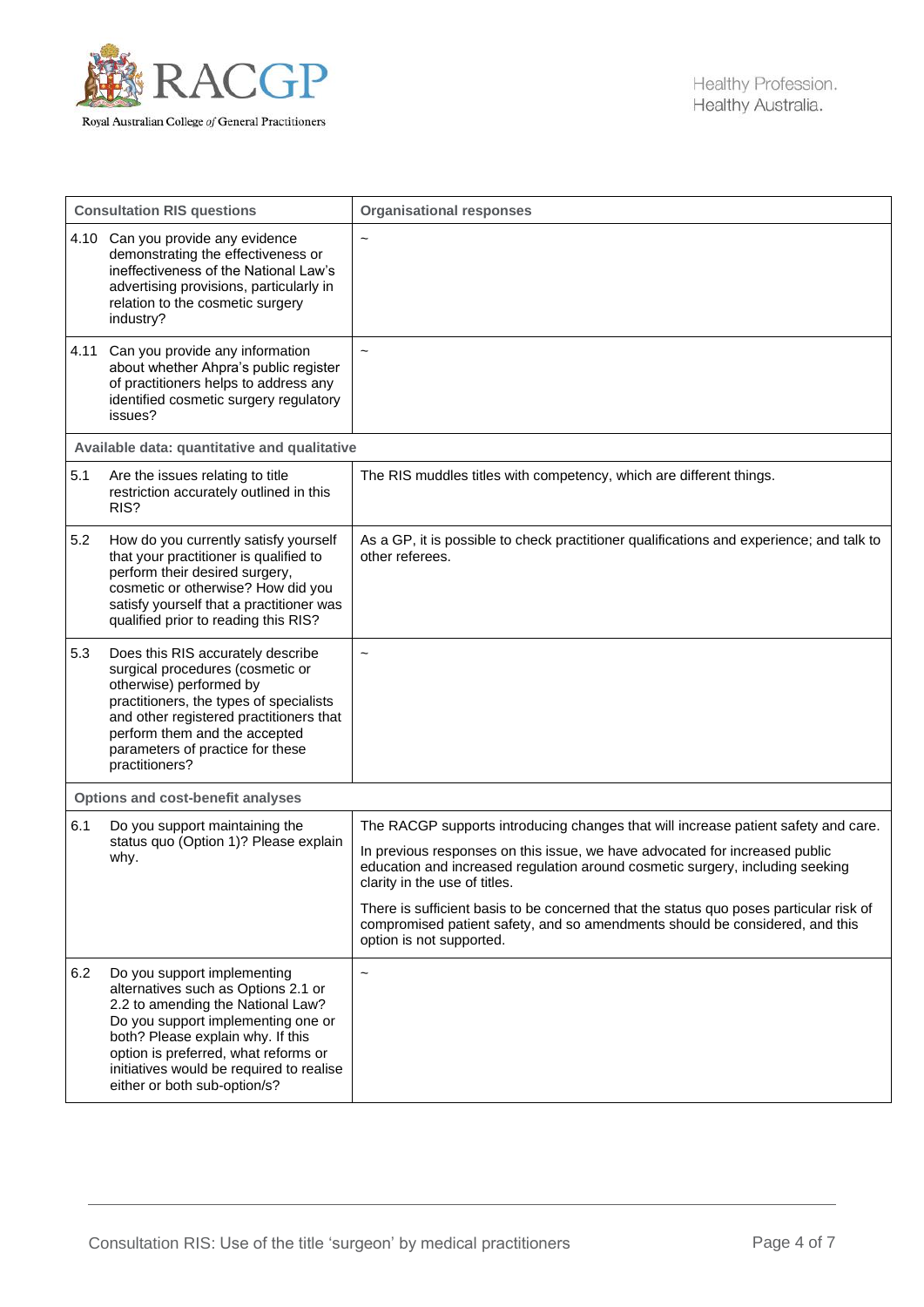

| <b>Consultation RIS questions</b> |                                                                                                                                                                                                                                                                             | <b>Organisational responses</b>                                                                                                                                                                                                                                                                                                                                                                                                                                                                               |
|-----------------------------------|-----------------------------------------------------------------------------------------------------------------------------------------------------------------------------------------------------------------------------------------------------------------------------|---------------------------------------------------------------------------------------------------------------------------------------------------------------------------------------------------------------------------------------------------------------------------------------------------------------------------------------------------------------------------------------------------------------------------------------------------------------------------------------------------------------|
| 6.3                               | Do you support strengthening<br>existing mechanisms in the National<br>Scheme (Option 3)? Please explain<br>why.                                                                                                                                                            | $\sim$                                                                                                                                                                                                                                                                                                                                                                                                                                                                                                        |
| 6.4                               | Do you support restricting the title<br>'surgeon' under the National Law<br>(Option 4)? Please explain why. If<br>option 4 is preferred, which medical<br>practitioners should be eligible to use<br>the title 'surgeon', and why should<br>option 4.1 or 4.2 be preferred? | As a principle the RACGP does not support efforts to diminish the role or skills of<br>GP specialists as a mechanism to regulate unqualified practitioners.                                                                                                                                                                                                                                                                                                                                                   |
|                                   |                                                                                                                                                                                                                                                                             | The use of the title 'surgeon' should be dependent on certified completion of<br>approved training and demonstrated required competencies. While this requires<br>legislation, restricting access to this scope of practice only to those who undertake<br>RACS training poses no advantage to patient safety.                                                                                                                                                                                                |
|                                   |                                                                                                                                                                                                                                                                             | We are supportive of option 4.2 as it enables clinicians with primary specialisations<br>of dermatology and general practice to undertake additional training that is sufficient<br>to hold the required competencies and therefore hold the title 'surgeon'.                                                                                                                                                                                                                                                 |
|                                   |                                                                                                                                                                                                                                                                             | We note the RIS clarifies that option 4.2 enables 'specialist medical practitioners<br>who have undertaken substantial surgical training - such as dermatologists,<br>specialist GPs, obstetricians and ophthalmologists would be able to continue to use<br>the title 'surgeon'; and that it 'will not restrict medical practitioners' existing scope of<br>practice, allowing practitioners to practise competently and within the scope of their<br>qualifications and skills.'                            |
|                                   |                                                                                                                                                                                                                                                                             | We support inclusion of the specialities of general practice, dermatology, obstetrics<br>and gynaecology and ophthalmology, but also encourage flexibility in this approach<br>to account for future developments in GP surgical knowledge and skills.                                                                                                                                                                                                                                                        |
|                                   |                                                                                                                                                                                                                                                                             | The term "GP-Surgeon" should be allowed and protected for those in the RACGP or<br>Australian College of Rural and Remote Medicine (ACRRM) who have completed<br>the relevant training - Fellows of the Advanced Rural General Practice (FARGP)<br>qualification who have completed the Surgery - Advanced Rural Skills Training<br>(ARST) should be eligible to use the title 'surgeon' and practitioners with the<br>FACRRM qualification who have completed the Surgery Advanced Skills Training<br>(AST). |
|                                   |                                                                                                                                                                                                                                                                             | Registrars and GPs who have completed their Surgery ARST with the RACGP will<br>have completed a minimum of 12 months (full-time equivalent) supervised surgical<br>training in an accredited training post. Accredited posts must be approved by the<br>RACS and include direct supervision by a Fellow of the RACS throughout the<br>training period.                                                                                                                                                       |
|                                   |                                                                                                                                                                                                                                                                             | The numbers of GPs who have gained their surgical skills through fellowship with<br>either the RACGP or ACRRM are small, but their role is often vital to providing<br>essential services in rural communities who don't have access to a full surgical<br>team.                                                                                                                                                                                                                                              |
| 6.5                               | Will restricting the title 'surgeon'<br>prevent medical practitioners who<br>cannot use that title from using other<br>titles that imply they are expert<br>providers of cosmetic surgical<br>services?                                                                     | The protected title of surgeon enables clear communication to the public about a<br>medical practitioners' qualifications.                                                                                                                                                                                                                                                                                                                                                                                    |
|                                   |                                                                                                                                                                                                                                                                             | The RACGP suggests use of terms such as "Cosmetician" and "Dr", and not<br>surgeons as alternatives for providers of cosmetic surgical services.                                                                                                                                                                                                                                                                                                                                                              |
|                                   |                                                                                                                                                                                                                                                                             | Restriction of these titles alone will not be sufficient. There needs to be public<br>education as to what these titles mean.                                                                                                                                                                                                                                                                                                                                                                                 |
| 6.6                               | What other impacts will restricting the<br>title 'surgeon' have on surgical<br>specialists and other medical<br>practitioners, including those who                                                                                                                          | In the event of restrictions on the use of the title 'surgeon' being introduced, and the<br>current processes involving RACS in the assessment of overseas qualifications are<br>followed, only suitable qualified surgeons would be admitted for practice in Australia.                                                                                                                                                                                                                                      |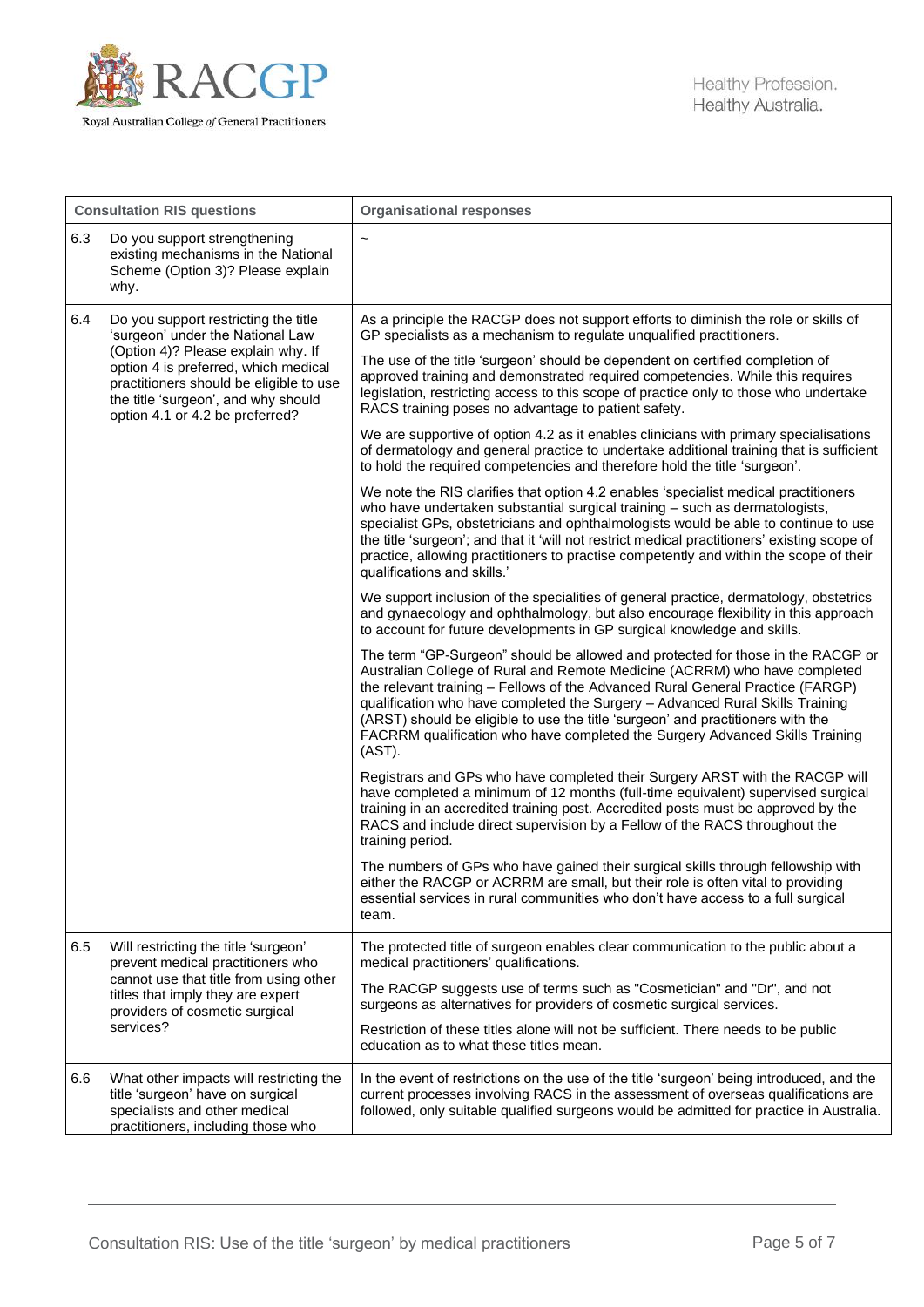

| <b>Consultation RIS questions</b> |                                                                                                                                                                                                                                                                                                                                                                                          | <b>Organisational responses</b>                                                                                                                                                                                                                                                                                                                                                                                                                                                                                                                                                                                                                                                                                                                                                                                                                                                                                                                                                                                                                                                                 |
|-----------------------------------|------------------------------------------------------------------------------------------------------------------------------------------------------------------------------------------------------------------------------------------------------------------------------------------------------------------------------------------------------------------------------------------|-------------------------------------------------------------------------------------------------------------------------------------------------------------------------------------------------------------------------------------------------------------------------------------------------------------------------------------------------------------------------------------------------------------------------------------------------------------------------------------------------------------------------------------------------------------------------------------------------------------------------------------------------------------------------------------------------------------------------------------------------------------------------------------------------------------------------------------------------------------------------------------------------------------------------------------------------------------------------------------------------------------------------------------------------------------------------------------------------|
|                                   | obtained their qualifications<br>overseas?                                                                                                                                                                                                                                                                                                                                               | This would be no different to the current system and therefore unlikely to have any<br>impact on the assessment of overseas qualifications.                                                                                                                                                                                                                                                                                                                                                                                                                                                                                                                                                                                                                                                                                                                                                                                                                                                                                                                                                     |
| 6.7                               | Is it likely that cosmetic surgery<br>consumption patterns will change<br>because of title restriction (whether<br>option 4.1 or 4.2)? In what way? Will<br>they be changed by options 2 and 3?<br>In what way?                                                                                                                                                                          | There may be a reduction in the availability of services due to decreased supply and<br>increased costs, but this is unlikely to impact upon the demand for services.<br>Increased demand may lead to a growth in surgical 'holidays' overseas.                                                                                                                                                                                                                                                                                                                                                                                                                                                                                                                                                                                                                                                                                                                                                                                                                                                 |
| 6.8                               | Is the regulatory burden estimate<br>provided in this RIS realistic? How<br>likely is it that medical practitioners<br>would embark on advanced studies<br>solely in order to call themselves a<br>'surgeon'? Do you expect option 4.1<br>or 4.2 to heighten demand for<br>advanced surgical qualifications? If<br>so by what number? What evidence<br>do you have to support this view? | $\tilde{}$                                                                                                                                                                                                                                                                                                                                                                                                                                                                                                                                                                                                                                                                                                                                                                                                                                                                                                                                                                                                                                                                                      |
| 6.9                               | Should any options be implemented<br>alongside other options, as a<br>package? If so, please explain why<br>this would be ideal and how any<br>potential impediments might be<br>overcome?                                                                                                                                                                                               | The RACGP supports efforts to increase patient safety through public education,<br>which communicates who performs surgery, what the relevant qualifications mean<br>and how to find out the qualifications of the cosmetic service provider.<br>Greater transparency in the publication of the complication rates of different<br>practitioners irrespective of their qualification and titles would assist with our<br>understanding of potential risk.                                                                                                                                                                                                                                                                                                                                                                                                                                                                                                                                                                                                                                       |
|                                   | 6.10 Should Australian lawmakers be<br>mindful of the potential for regulatory<br>change in Australia to shift cosmetic<br>surgery consumption to other<br>jurisdictions abroad? What would the<br>impacts be?                                                                                                                                                                           | $\tilde{}$                                                                                                                                                                                                                                                                                                                                                                                                                                                                                                                                                                                                                                                                                                                                                                                                                                                                                                                                                                                                                                                                                      |
|                                   | 6.11 Are you concerned that a particular<br>option might have serious, adverse<br>and possibly unanticipated effects?<br>Please state which option/s and<br>unanticipated effects, and why you<br>hold these concerns.                                                                                                                                                                   | While we are supportive of option 4.2, we consider option 4.1 would impact GP<br>proceduralists, particularly in rural areas. We recognise that groups this proposal is<br>likely to impact include:<br>GP-Surgeons and other GP proceduralists (such as GP-Obstetricians and<br>GP-Anaesthetists)<br>IMG Surgeons who can currently use the title without being a Fellow of<br>$\bullet$<br>RACS if APHRA approves.<br>It is very important that these individuals and their communities are not negatively<br>impacted, and certain surgical procedures can still be performed by appropriately<br>trained medical practitioners, for example, GPs, rural generalists, dermatologists<br>and obstetricians.<br>Large parts of Australia have very limited access to surgical services and in many of<br>these areas GPs are often the specialists available to manage patient care.<br>GPs providing surgical services make an important contribution to comprehensive<br>care in communities, with the potential to reduce the need for patient travel and the<br>waiting times for surgery. |